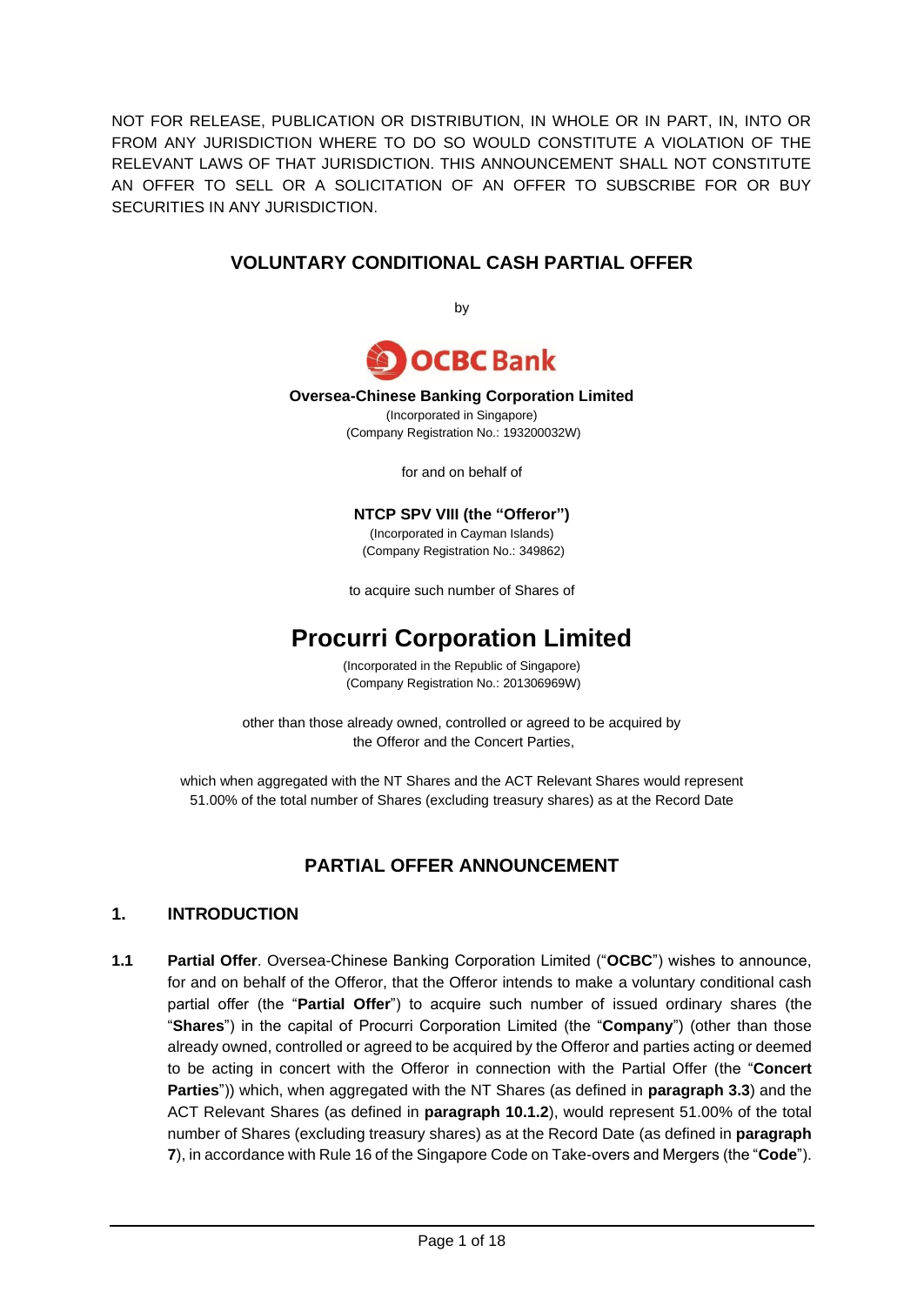- **1.2 SIC Approval**. The Securities Industry Council of Singapore (the "**SIC**") has granted its consent to the Offeror for the making of the Partial Offer subject to the conditions set out in Rule 16.4 of the Code. In compliance with the condition in Rule 16.4(b) of the Code, the Offeror has confirmed and provided undertakings to the SIC that (i) the Offeror and its directors, (ii) each of the shareholders of the Offeror, being Novo Tellus PE Fund 2, L.P. ("**NT Fund**"), University of Pittsburgh – Of the Commonwealth System of Higher Education ("**UP**") and Compass Private Investments 2017 Master LP ("**CPI**") (collectively, the "**Consortium Members**"), (iii) NTCP SPV VII ("**NT 7 Sub**") and its directors, (iv) A.C.T. Holdings Pte Ltd ("**ACT Holdings**"), and (v) OCBC (collectively, the "**Relevant Persons**") did not and will not acquire any Shares (excluding Shares acquired by them via a rights issue and/or bonus issue without increasing their aggregate percentage shareholdings in the Company):
	- **1.2.1** in the six months prior to the date of this Announcement (the "**Offer Announcement Date**");
	- **1.2.2** during the offer period (except pursuant to the Partial Offer); and
	- **1.2.3** save for the NT Transfer (as defined in **paragraph [10.1.1](#page-9-1)**) and the ACT Transfer (as defined in **paragraph [10.1.2](#page-9-0)**), during a period of six months after the close of the Partial Offer, if the Partial Offer becomes unconditional as to acceptances.

### **2. THE PARTIAL OFFER**

- **2.1 Terms of the Partial Offer**. Subject to the terms and conditions of the Partial Offer to be set out in the formal offer document to be issued in respect of the Partial Offer (the "**Offer Document**"), the Offeror will make the Partial Offer in accordance with Rule 16 of the Code on the following basis:
	- **2.1.1 Offer Shares**. The Partial Offer will be made to acquire such number of Shares (the "**Relevant Number**") which, when aggregated with the NT Shares and the ACT Relevant Shares, would represent 51.00% of the total number of Shares (excluding treasury shares) as at the Record Date.

The Partial Offer will be extended to all the Shares (excluding treasury shares), other than Shares already owned, controlled or agreed to be acquired by the Offeror and the Concert Parties (the "**Offer Shares**") on or prior to the Record Date.

Assuming that there is no change to the total number of Shares (excluding treasury shares) between the Offer Announcement Date and the Record Date, the Relevant Number of Offer Shares to be acquired pursuant to the Partial Offer will be 82,127,488 Shares, representing approximately 27.91% of the total number of Shares (excluding treasury shares). 1

<sup>1</sup> Unless otherwise stated, all shareholding percentages in respect of the Company in this Announcement are calculated based on a total of 294,237,973 Shares (excluding treasury shares), as set out in the business profile of the Company extracted from the Accounting and Corporate Regulatory Authority of Singapore on 12 March 2021 (the "**Company Business Profile**"), and rounded to the nearest two decimal places.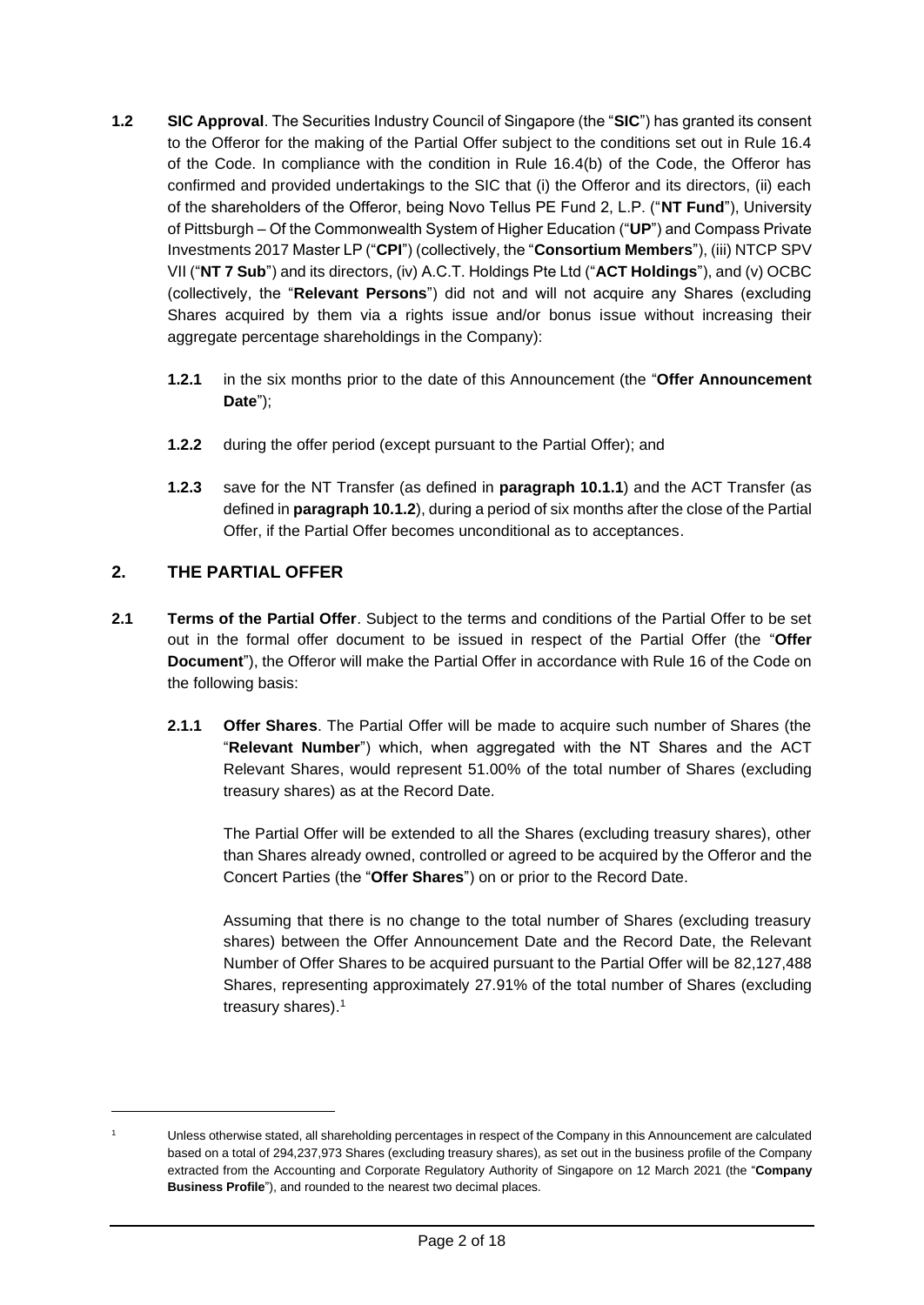- **2.1.2 Offer Shareholders**. The Partial Offer will be extended to all shareholders of the Company (the "**Shareholders**") as at the Record Date, other than the Offeror and the Concert Parties (the "**Offer Shareholders**").
- **2.1.3 Offer Price**. The consideration for each Offer Share (the "**Offer Price**") will be as follows:

### **For each Offer Share: S\$0.365 in cash**

- <span id="page-2-0"></span>**2.1.4 No Encumbrances**. The Offer Shares are to be acquired (i) fully paid, (ii) free from any claim, charge, pledge, mortgage, encumbrance, lien, option, equity, power of sale, declaration of trust, hypothecation, retention of title, right of pre-emption, right of first refusal, moratorium or other third party right or security interest of any kind or an agreement, arrangement or obligation to create any of the foregoing, and (iii) together with all rights, benefits and entitlements attached thereto as at the Offer Announcement Date and thereafter attaching thereto, including but not limited to the right to receive and retain all dividends, rights, other distributions and/or return of capital (if any) which may be announced, declared, paid or made by the Company in respect of the Offer Shares (collectively, "**Distributions**") on or after the Offer Announcement Date.
- **2.1.5 Adjustment for Distributions**. Without prejudice to **paragraph [2.1.4](#page-2-0)**, the Offer Price has been determined on the basis that the Offer Shares will be acquired with the right to receive any Distribution that may be declared, paid or made by the Company on or after the Offer Announcement Date.

Accordingly, in the event any Distribution is or has been declared, paid or made by the Company in respect of the Offer Shares on or after the Offer Announcement Date to an Offer Shareholder who validly accepts or has validly accepted the Partial Offer, the Offer Price payable to such accepting Offer Shareholders shall be reduced by an amount which is equal to the amount of such Distribution depending on when the settlement date in respect of the Shares tendered in acceptance by such accepting Offer Shareholders pursuant to the Partial Offer falls, as follows:

- (i) if such settlement date falls on or before the books closure date for the determination of entitlements to the Distribution (the "**Books Closure Date**"), the Offer Price shall remain unadjusted for each Offer Share, as the Offeror will receive the Distribution in respect of such Offer Shares from the Company; or
- (ii) if such settlement date falls after the Books Closure Date, the Offer Price shall be reduced by an amount which is equal to the amount of the Distribution in respect of each Offer Share, as the Offeror will not receive the Distribution in respect of such Offer Shares from the Company.
- **2.2 Awards**. As at the Offer Announcement Date, based on the latest information available to the Offeror, the Company has outstanding awards ("**Awards**") granted under the Procurri Corporation Performance Share Plan ("**PSP**") which are exercisable into 616,900 Shares.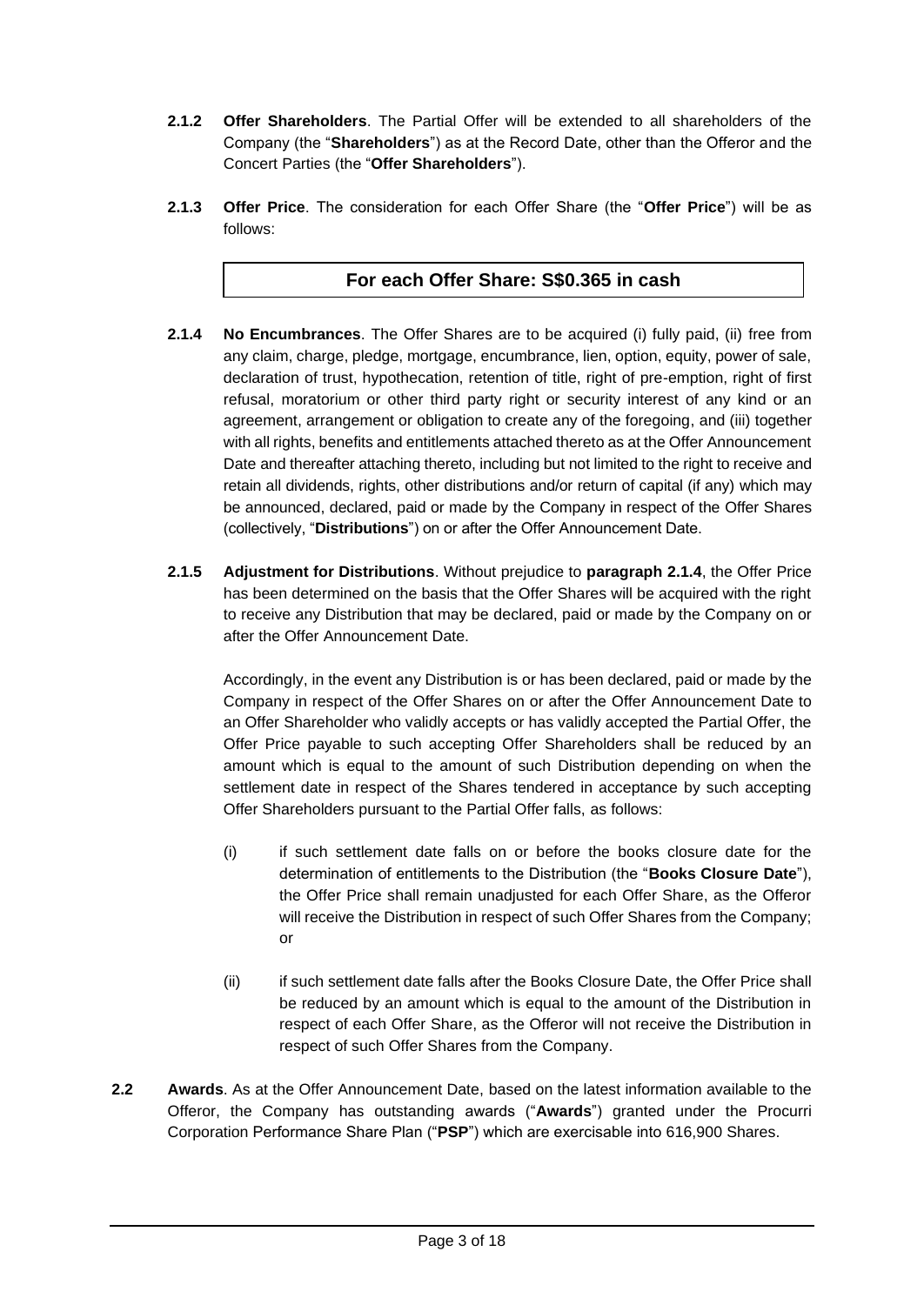<span id="page-3-0"></span>Based on publicly available information, the Awards are not transferable by the holders thereof. Accordingly, the Partial Offer will not be extended to holders of the Awards. However, the Offer Shareholders can participate in the Partial Offer in respect of any Shares which are allotted and issued pursuant to the valid exercise, vesting and/or release of such Awards prior to the Record Date.

- **2.3 Conditions to the Partial Offer**. The Partial Offer will be subject to the following conditions:
	- **2.3.1 Shareholders' Approval**: the Offeror having received, by the close of the Partial Offer, approval of the Partial Offer by the Independent Shareholders representing more than 50.00% of the valid votes received from the Independent Shareholders. "**Independent Shareholders**" means Shareholders as at the Record Date other than the Offeror and the Consortium Members, the parties acting in concert with them and their respective associates (the "**Offeror Concert Party Group**"). Voting will be via the form(s) of acceptance for the Partial Offer (which will be despatched in due course together with the Offer Document) and in a separate box on such form(s) of acceptance with the number of voting Shares indicated, or in accordance with the procedures prescribed in the Offer Document; and
	- **2.3.2 Minimum Acceptances**: the Offeror having received, by the close of the Partial Offer, valid acceptances in respect of not less than the Relevant Number of Offer Shares which, when aggregated with the NT Shares and the ACT Relevant Shares, would represent 51.00% of the total number of Shares (excluding treasury shares) as at the Record Date.

**Save as provided in this paragraph [2.3,](#page-3-0) the Partial Offer will be unconditional in all respects.**

### **3. THE OFFEROR AND THE CONSORTIUM MEMBERS**

**3.1 Offeror**. The Offeror is an exempted company incorporated with limited liability in the Cayman Islands for the purposes of making the Partial Offer and is held by the Consortium Members. The Offeror's principal activity is that of an investment holding company and it has not carried on any business since its incorporation, save for matters undertaken in connection with the making of the Partial Offer.

As at the Offer Announcement Date:

- **3.1.1** the Offeror has an authorised share capital of US\$50,000 divided into 25,000 Class A shares of a nominal or par value of US\$1.00 each and 25,000 Class B shares of a nominal or par value of US\$1.00 each, of which 746 Class A shares and 254 Class B shares have been issued and are fully paid-up and are held by the Consortium Members in the number specified against their respective names in **paragraph [3.2](#page-4-1)**; and
- **3.1.2** the directors of the Offeror are Mr. Keith Toh and Mr. Irwin Lim. 2

<sup>&</sup>lt;sup>2</sup> Only NT Fund shall be entitled to appoint directors to the board of the Offeror.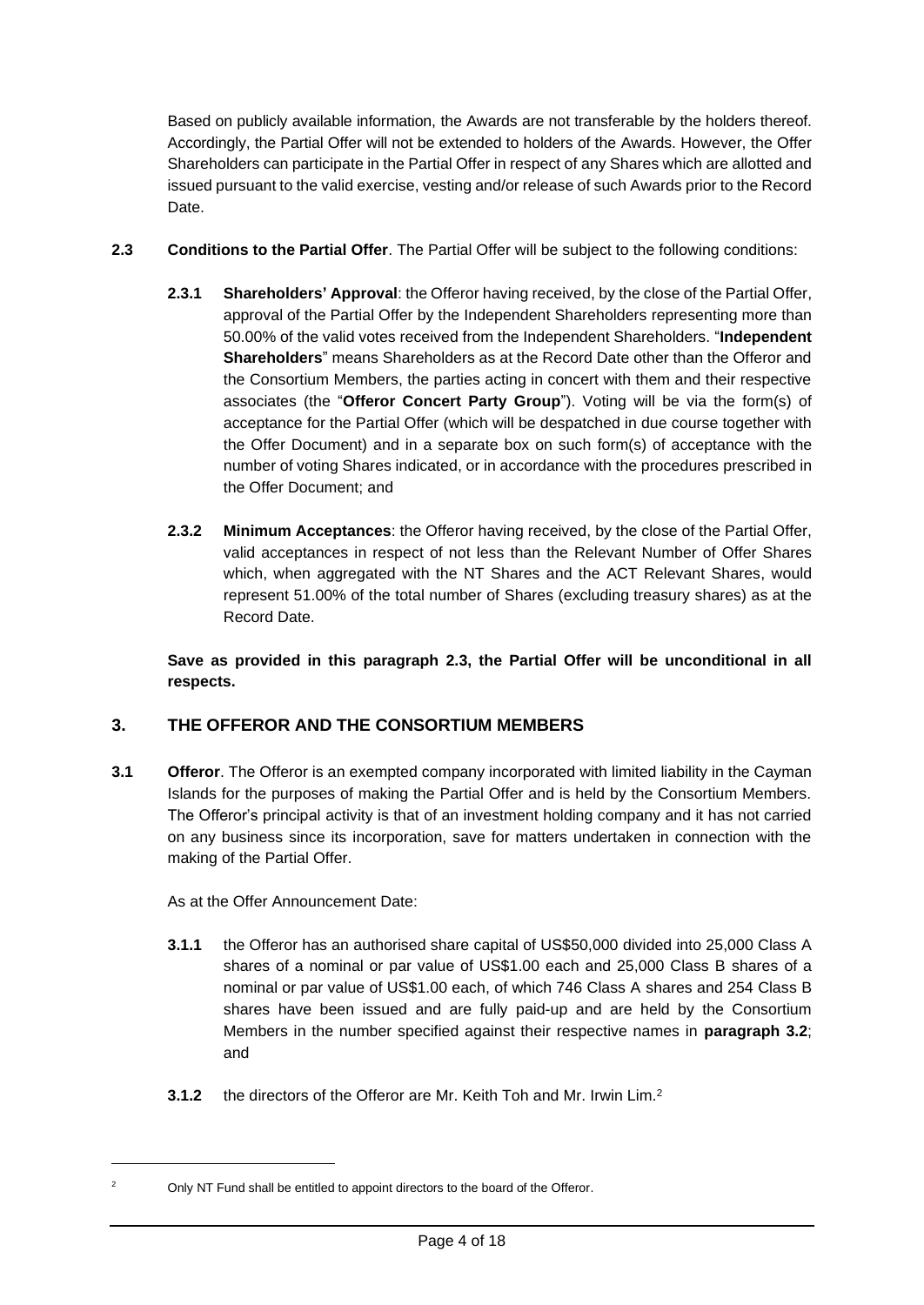<span id="page-4-1"></span>**3.2 Share Capital of the Offeror**. As at the Offer Announcement Date, the Consortium Members hold the Offeror in the following proportion:

| No. | <b>Name of Consortium</b> | Number of shares    | % of shares held in |  |
|-----|---------------------------|---------------------|---------------------|--|
|     | <b>Member</b>             | held in the Offeror | the Offeror         |  |
|     | NT Fund                   | 746 Class A shares  | 74.6                |  |
|     | UP                        | 226 Class B shares  | 22.6                |  |
|     | CPI                       | 28 Class B shares   | 2.8                 |  |

The Consortium Members have each agreed that it will not, without the prior written consent of the other Consortium Members, transfer all or any part of, or otherwise sell, dispose of or deal with all or any part of its interest in their shares in the Offeror to any person up to and on the earlier of the date (a) (in the event the Partial Offer becomes or is declared unconditional in accordance with its terms) falling one year after the close of the Partial Offer; and (b) the Partial Offer lapsing, failing to become or be declared unconditional or being withdrawn (with, in each case, if applicable, the consent of the SIC). At the expiry of such period, the Consortium Members may transfer their shares in the Offeror subject to certain restrictions on transfer and certain conditions being satisfied.

- <span id="page-4-0"></span>**3.3 NT Fund**. NT Fund is a Cayman Islands exempted limited partnership and another of its whollyowned subsidiary (not the Offeror), NT 7 Sub, an exempted company with limited liability incorporated in the Cayman Islands, is a substantial Shareholder holding 57,402,978 Shares (the "**NT Shares**"), representing 19.51% of the Shares as at the Offer Announcement Date.
- **3.4 UP**. UP is a university endowment fund incorporated in the United States of America.
- **3.5 CPI**. CPI is an investment fund incorporated in the Cayman Islands.

### **4. INFORMATION ON THE COMPANY**

- **4.1 Information and Principal Business Activities**. The Company was incorporated in Singapore on 15 March 2013 and has been listed on the Main Board of the Singapore Exchange Securities Trading Limited ("**SGX-ST**") since 20 July 2016. The Company is a leading global independent provider of IT lifecycle services and data centre equipment, and the platform of the Company and its subsidiaries (the "**Company Group**") acts as a global aggregator for businesses to purchase, dispose and manage the lifecycle of enterprise hardware, including services such as maintenance, leasing and rental, in over 100 countries through its global network of 21 offices and extensive partner locations.<sup>3</sup>
- <span id="page-4-2"></span>**4.2 Share Capital**. Based on the latest information available to the Offeror as at the Offer Announcement Date, the Company has:
	- **4.2.1** an issued and fully paid up share capital of S\$76,722,587.81, comprising 294,237,973 Shares and no treasury shares; <sup>4</sup> and

<sup>&</sup>lt;sup>3</sup> Based on the annual report of the Company for the financial year ended 31 December 2019.

<sup>4</sup> Based on the Company Business Profile.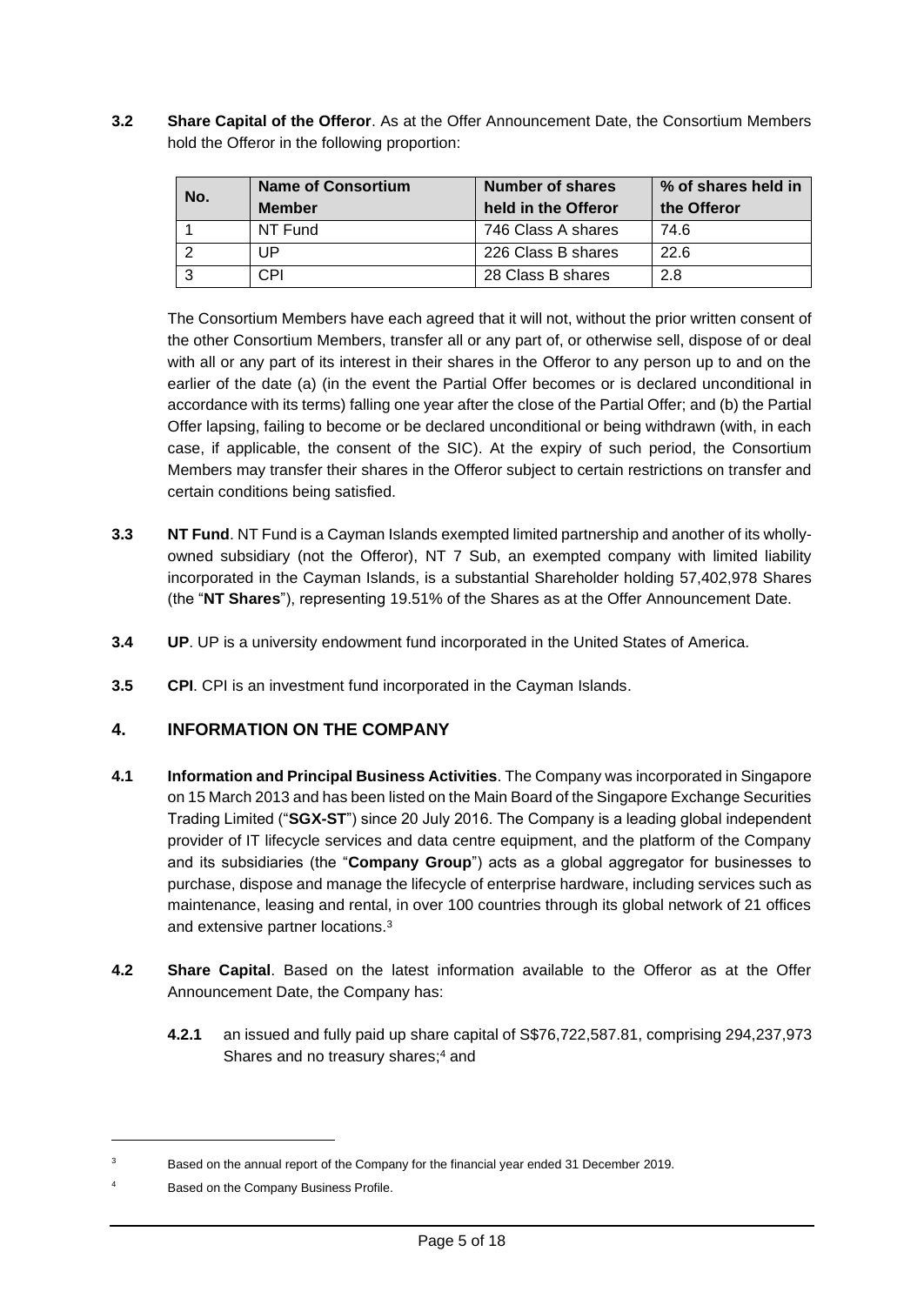**4.2.2** outstanding Awards capable of being vested or released into a maximum of 616,900 Shares under the PSP.

Assuming that all the Awards are vested and/or released into Shares, the Company will have 294,854,873 Shares in aggregate (excluding treasury shares) (the "**Fully Diluted Share Capital**").

Save as disclosed above, based on the latest information available to the Offeror as at the Offer Announcement Date, there are no other securities which carry voting rights in the Company or any outstanding instruments convertible into, rights to subscribe for, and options in respect of, Shares or securities which carry voting rights in the Company.

- **4.3 Directors**. Based on the latest information available to the Offeror as at the Offer Announcement Date,<sup>4</sup> the directors of the Company are as follows:
	- **4.3.1** Mr. Thomas Sean Murphy (Chairman and Global Chief Executive Officer);
	- **4.3.2** Mr. Edward John Flachbarth (Executive Director, Global President & Global Head of Maintenance);
	- **4.3.3** Mr. Ng Loh Ken Peter (Lead Independent Director);
	- **4.3.4** Mr. Wong Quee Quee, Jeffrey (Independent Director);
	- **4.3.5** Dr. Lim Puay Koon (Independent Director); and
	- **4.3.6** Mr. Loke Wai San (Non-Independent and Non-Executive Director).

#### **5. RESULTANT SHAREHOLDING**

If the Partial Offer becomes unconditional in accordance with its terms in all respects, following the NT Transfer and the ACT Transfer, the resultant direct shareholding of (i) the Offeror shall be 51.00% of the Shares (excluding treasury shares) as at the Record Date; and (ii) the Offeror and ACT Holdings shall be 56.57% of the Shares (excluding treasury shares) as at the Record Date.

#### **6. FIRST CLOSING DATE**

The Partial Offer will remain open for approval and acceptance by Offer Shareholders for a period of not less than 28 days from the date of despatch of the Offer Document (the last day of said period being the "**First Closing Date**"). Details of the First Closing Date will be announced in due course.

#### <span id="page-5-0"></span>**7. RECORD DATE**

The Transfer Books and Register of Members of the Company will be closed on the record date (the "**Record Date**"), being the 14th day before the First Closing Date (or if such date falls on a non-business day, the following business day), for the purpose of determining the entitlements of Offer Shareholders to the Partial Offer. Details of the Record Date will be announced in due course.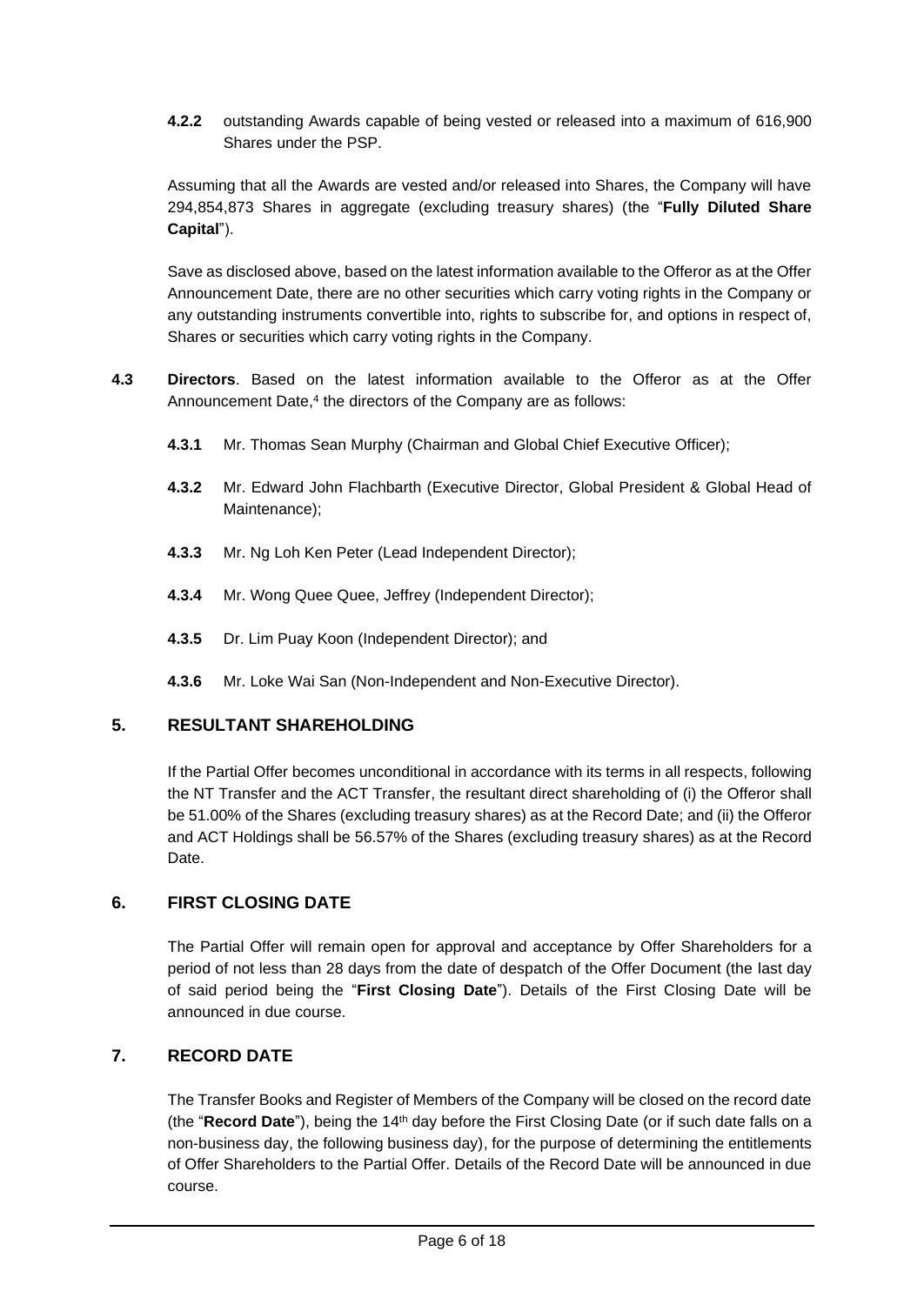**Each Offer Shareholder may only vote on and/or accept the Partial Offer in respect of the number of Offer Shares held by him as at the Record Date. A person who is NOT an Offer Shareholder as at the Record Date will NOT BE ELIGIBLE to participate in the Partial Offer and will NOT be entitled to approve or accept the Partial Offer in respect of any Offer Shares held by him.**

#### **8. APPROVAL AND ACCEPTANCE OF PARTIAL OFFER**

**8.1 Approval of Partial Offer**. An Independent Shareholder may approve, reject or abstain from voting on the Partial Offer. Independent Shareholders may vote all or any number of Offer Shares held by them as at the Record Date for or against the Partial Offer, whether or not they wish to accept the Partial Offer. Shareholders who are part of the Offeror Concert Party Group are not allowed to vote on the Partial Offer.

Independent Shareholders who wish to (i) sell all or any of their Offer Shares by accepting the Partial Offer or (ii) support the Partial Offer but retain their Offer Shares may wish to vote in favour of the Partial Offer.

Independent Shareholders who do not wish to approve the Partial Offer may abstain from voting on or vote against the Partial Offer.

Voting will be conducted via the form(s) of acceptance for the Partial Offer or in accordance with the procedures prescribed in the Offer Document and such votes must be received on or prior to the Closing Date (as defined in **paragraph [8.6](#page-8-0)** below). A separate box will be provided on the form of acceptance for Offer Shareholders to indicate their vote on the Partial Offer. Further instructions for the voting on the Partial Offer will be provided in the Offer Document.

**8.2 Acceptance of Partial Offer**. An Offer Shareholder may accept fully or partially the Partial Offer in respect of Offer Shares held by such Offer Shareholder as at the Record Date. The minimum entitlement of each Offer Shareholder shall be determined with reference to the relevant percentage (the "**Relevant Percentage**"), which shall be expressed as a percentage calculated using the following formula:

## **A ÷ (B – C) × 100%**

Where:

- (i) '**A**' is the Relevant Number of Offer Shares to be acquired by the Offeror pursuant to the Partial Offer;
- (ii) '**B**' is the total number of the Shares (excluding treasury shares) as at the Record Date; and
- (iii) '**C**' is the number of Shares held by the Offeror and the Concert Parties as at the Record Date.

An Offer Shareholder shall be entitled to tender for acceptance under the Partial Offer: (i) any or all of such number of Offer Shares held by him as at the Record Date making up the Relevant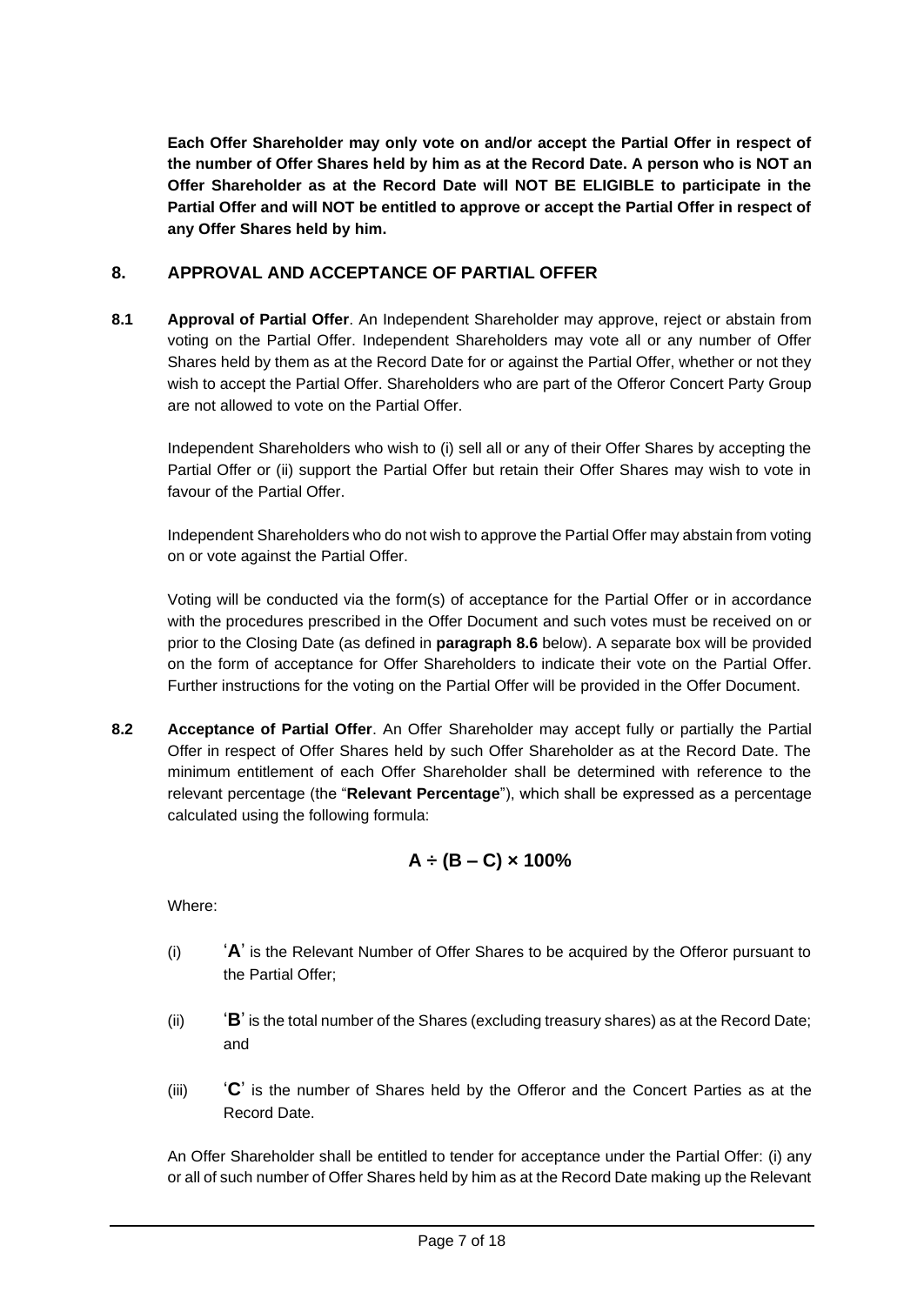Percentage (fractional entitlements to be disregarded) (the "**Relevant Percentage Offer Shares**"); and (ii) in addition to his Relevant Percentage Offer Shares, further Offer Shares held as at the Record Date in excess of his Relevant Percentage Offer Shares (the "**Excess Shares**"). This entitlement is not transferable. For the avoidance of doubt, the total number of Offer Shares tendered by an Offer Shareholder shall not exceed the total number of Offer Shares held by him as at the Record Date.

Further details relating to the acceptance of the Partial Offer will be set out in the Offer Document.

- **8.3 Relevant Number and Relevant Percentage**. For illustration purposes only, assuming that (i) there is no other Concert Party (save for NT 7 Sub and ACT Holdings) holding Shares; (ii) no change to the total number of Shares held by the Offeror and its Concert Parties as at the Record Date, and (iii) further assuming that as at the Record Date:
	- **8.3.1** there is no change to the total number of Shares (excluding treasury shares), based on 294,237,973 Shares (excluding treasury shares) as at the Record Date:
		- (i) the Relevant Number of Offer Shares to be acquired by the Offeror pursuant to the Partial Offer will be 82,127,488 Shares; and
		- (ii) the Relevant Percentage will be approximately 39.12%. This means that if an Offer Shareholder holds 1,000 Shares as at the Record Date, the minimum entitlement of such Offer Shareholder shall be 391 Shares; and
	- **8.3.2** the valid exercise, vesting and/or release of all the outstanding Awards and that the Company has a Fully Diluted Share Capital (as defined in **paragraph [4.2](#page-4-2)**) as at the Record Date, based on 294,854,873 Shares (excluding treasury shares) as at the Record Date:
		- (i) the Relevant Number of Offer Shares to be acquired by the Offeror pursuant to the Partial Offer will be 82,442,107 Shares; and
		- (ii) the Relevant Percentage will be approximately 39.16%. This means that if an Offer Shareholder holds 1,000 Shares as at the Record Date, the minimum entitlement of such Offer Shareholder shall be 391 Shares.
- **8.4 Excess Shares**. An Offer Shareholder, in addition to his Relevant Percentage Offer Shares, shall be entitled to tender Excess Shares for acceptance under the Partial Offer, provided that the total number of Offer Shares tendered by an Offer Shareholder shall not exceed the total number of Offer Shares held by him as at the Record Date. In the event that any one or more Offer Shareholders do not accept their full entitlement of their respective Relevant Percentage Offer Shares, the Excess Shares tendered will be accepted in the manner set out in **paragraph [8.5](#page-7-0)** below.
- <span id="page-7-0"></span>**8.5 Meeting of Acceptances by Offeror**. Under the terms of the Partial Offer, the Offeror is permitted to acquire up to the Relevant Number of Offer Shares and is not permitted to acquire further Shares tendered for acceptance of the Partial Offer. In the event the Partial Offer becomes or is declared to be unconditional in all respects and the aggregate number of Shares for both "Relevant Percentage Offer Shares" and "Excess Shares" tendered for acceptance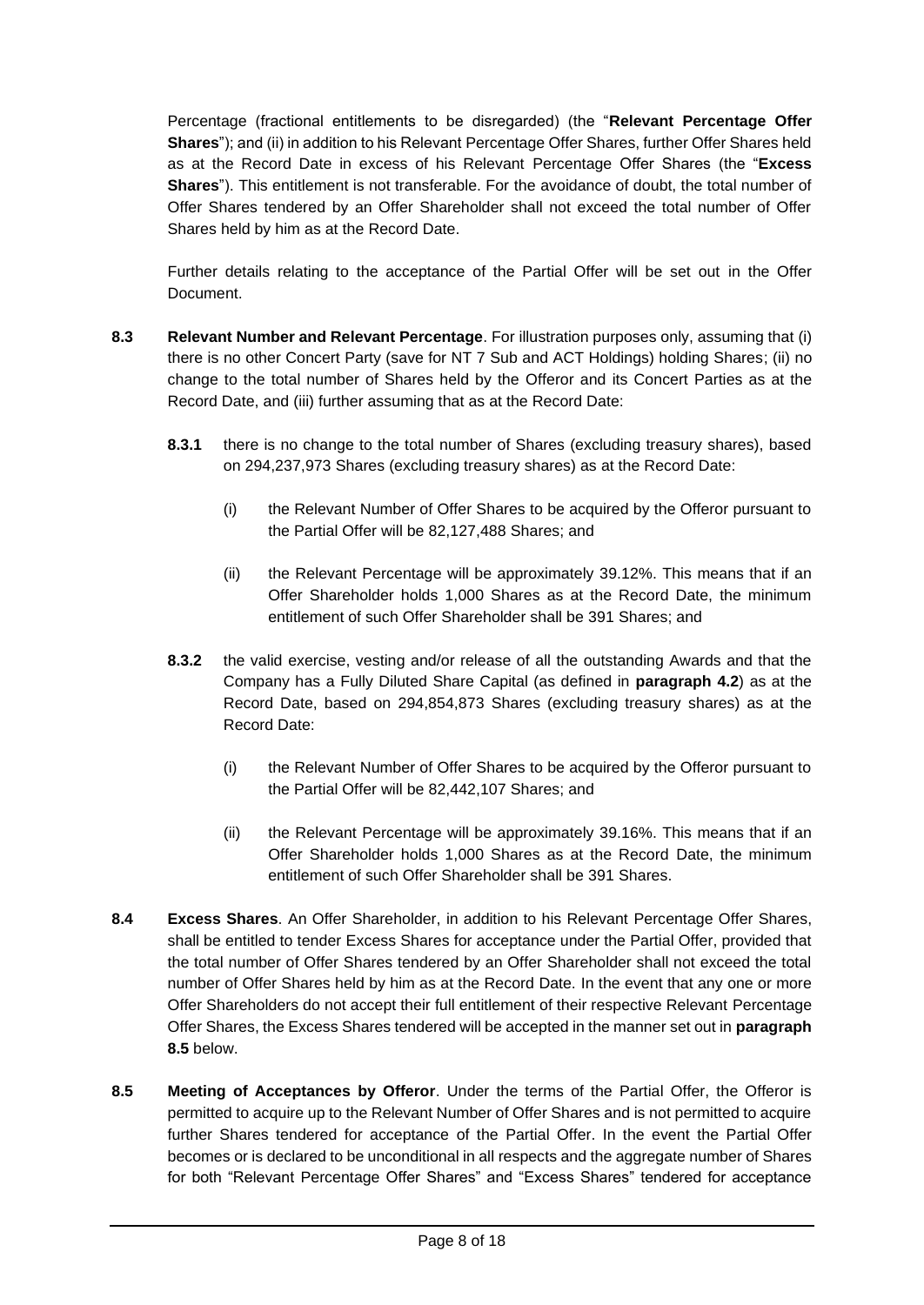under the Partial Offer exceeds the Relevant Number of Offer Shares, the Excess Shares tendered will be accepted up to the Relevant Number of Offer Shares on a pro-rata basis (but in a manner which minimises the number of new odd-lot shareholdings as the Offeror may in its absolute discretion deem fit in the interests of the Offeror).

- <span id="page-8-0"></span>**8.6 Settlement**. Subject to the Partial Offer becoming unconditional in accordance with its terms in all respects, settlement of the consideration for the Offer Shares acquired by the Offeror will be made within seven business days of the closing date of the Partial Offer, being the First Closing Date or such other later date as may be announced from time to time by or on behalf of the Offeror (the "**Closing Date**").
- **8.7 Odd-Lot Trading Counter**. Arrangements will be made with the SGX-ST prior to the despatch of the Offer Document to provide a temporary trading counter to trade odd-lots in the Shares for at least one month after the close of the Partial Offer. Further details of the temporary trading counter will be announced in due course.
- **8.8 Timing for Approval and Acceptance**. An Offer Shareholder may vote on the Partial Offer and/or tender Offer Shares for acceptance under the Partial Offer at the same time or at separate times provided that such votes and/or acceptance must be received on or prior to the Closing Date in accordance with the instructions to be set out in the Offer Document.

### **9. IRREVOCABLE UNDERTAKINGS**

<span id="page-8-1"></span>**9.1 Management Shareholders**. The following key staff (who are also Offer Shareholders) are deeply integrated into the business of the Company Group based on their experience managing the day-to-day operations of the Company Group and their long-standing service with the Company Group:

| No. | Name of<br><b>Management</b><br><b>Shareholder</b> | <b>Current position in the</b><br><b>Company Group</b>                  | <b>Number of</b><br><b>Shares held</b> | $%$ of<br><b>Shares</b><br>held |
|-----|----------------------------------------------------|-------------------------------------------------------------------------|----------------------------------------|---------------------------------|
|     | Mr. Thomas<br>Sean Murphy                          | Chairman, Global Chief<br><b>Executive Officer</b>                      | 10,518,211                             | 3.57                            |
| 2   | Mr. Edward John<br>Flachbarth                      | Executive Director, Global<br>President & Global Head of<br>Maintenance | 9,858,456                              | 3.35                            |
| 3   | Mr. Zachary<br>George Sexton                       | Worldwide Director of<br>Global Accounts                                | 6,092,987                              | 2.07                            |
| 4   | Mr. Mathew<br>George Jordan                        | Global Head of Lifecycle<br>Services, Hardware &<br><b>Distribution</b> | 3,405,000                              | 1.16                            |
| 5   | Mr. Gerald Louis<br>Jeanguenat                     | Global Head of<br><b>Maintenance Sales</b>                              | 4,830,184                              | 1.64                            |

(collectively, the "**Management Shareholders**").

<span id="page-8-2"></span>**9.2 Irrevocable Undertakings from the Management Shareholders**. The Offeror has, as at the Offer Announcement Date, received an irrevocable undertaking from each of the Management Shareholders, pursuant to which each of them has undertaken to: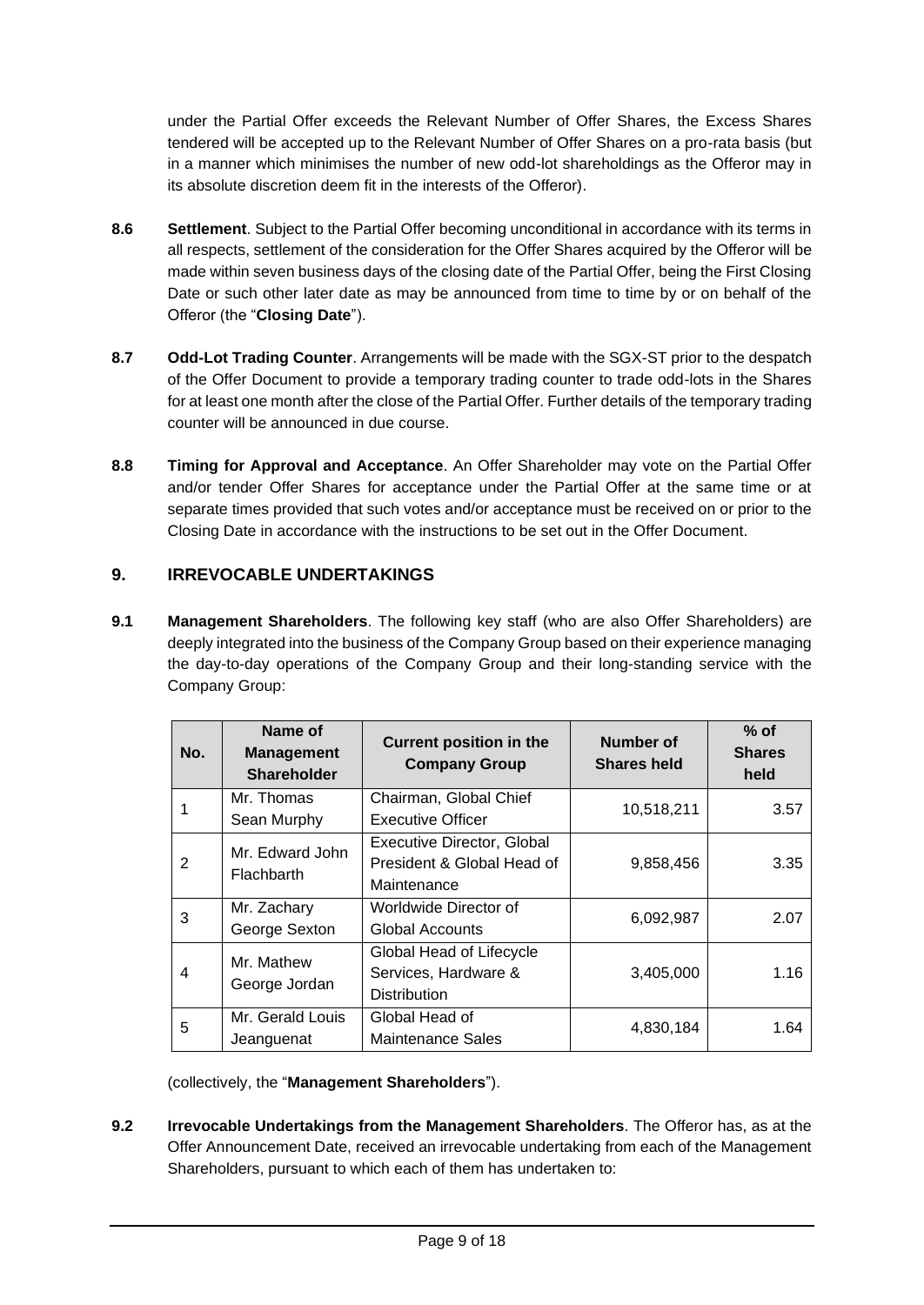- **9.2.1** tender 50% of his Shares in acceptance of the Partial Offer in return for the cash consideration payable to him by the Offeror under the terms of the Partial Offer; and
- **9.2.2** exercise his voting rights in respect of all of his Shares to vote in favour of the Partial Offer in accordance with the voting instructions as set out in the Offer Document and the relevant form(s) of acceptance accompanying the Offer Document,

(each, a "**MS IU**").

- <span id="page-9-2"></span>**9.3 Termination of the MS IUs**. Each MS IU will terminate or lapse upon the earliest of:
	- **9.3.1** the Partial Offer being withdrawn, lapsing, or failing to be declared unconditional in all respects in accordance with its terms; and
	- **9.3.2** the Partial Offer not being formally made by the Offeror (by the posting of the Offer Document) within the time period prescribed under the Code (or such later date as the SIC may permit).

#### **10. THE NT TRANSFER AND ACT TRANSFER**

- <span id="page-9-1"></span>**10.1 Terms of the NT Transfer and the ACT Transfer**. Subject to the Partial Offer becoming unconditional in accordance with its terms in all respects, it is contemplated that:
	- **10.1.1** NT 7 Sub will transfer the NT Shares to the Offeror on or about the close of the Partial Offer (the "**NT Transfer**") at a price for each Share which is no higher than the Offer Price, which will be satisfied by the allotment and issue of shares in the Offeror; and
	- **10.1.2** ACT Holdings will transfer 10,530,900 Shares (the "**ACT Relevant Shares**") to the Offeror on or about the close of the Partial Offer (the "**ACT Transfer**") at the Offer Price for each Share.

<span id="page-9-0"></span>The SIC has confirmed that: (i) the Offeror will not be obliged to make a mandatory general offer for the Company under Rule 14 of the Code as a result of the NT Transfer and the ACT Transfer; and (ii) the NT Transfer and the ACT Transfer will be disregarded for the purposes of Rule 16.4 (b) of the Code.

**10.2 ACT Holdings' Undertaking Not to Vote**. ACT Holdings has also agreed to abstain from voting on the Partial Offer as it is a Concert Party by virtue of Mr. Toh Ban Leng, James, a director and shareholder of ACT Holdings, also being a shareholder of New Earth Group 2 Ltd. ("**NEG2**"), the general partner of the NT Fund (being one of the Consortium Members), and a director of Novo Tellus Capital Partners Pte. Ltd. ("**NTCP**"), which is the investment advisor to NEG2.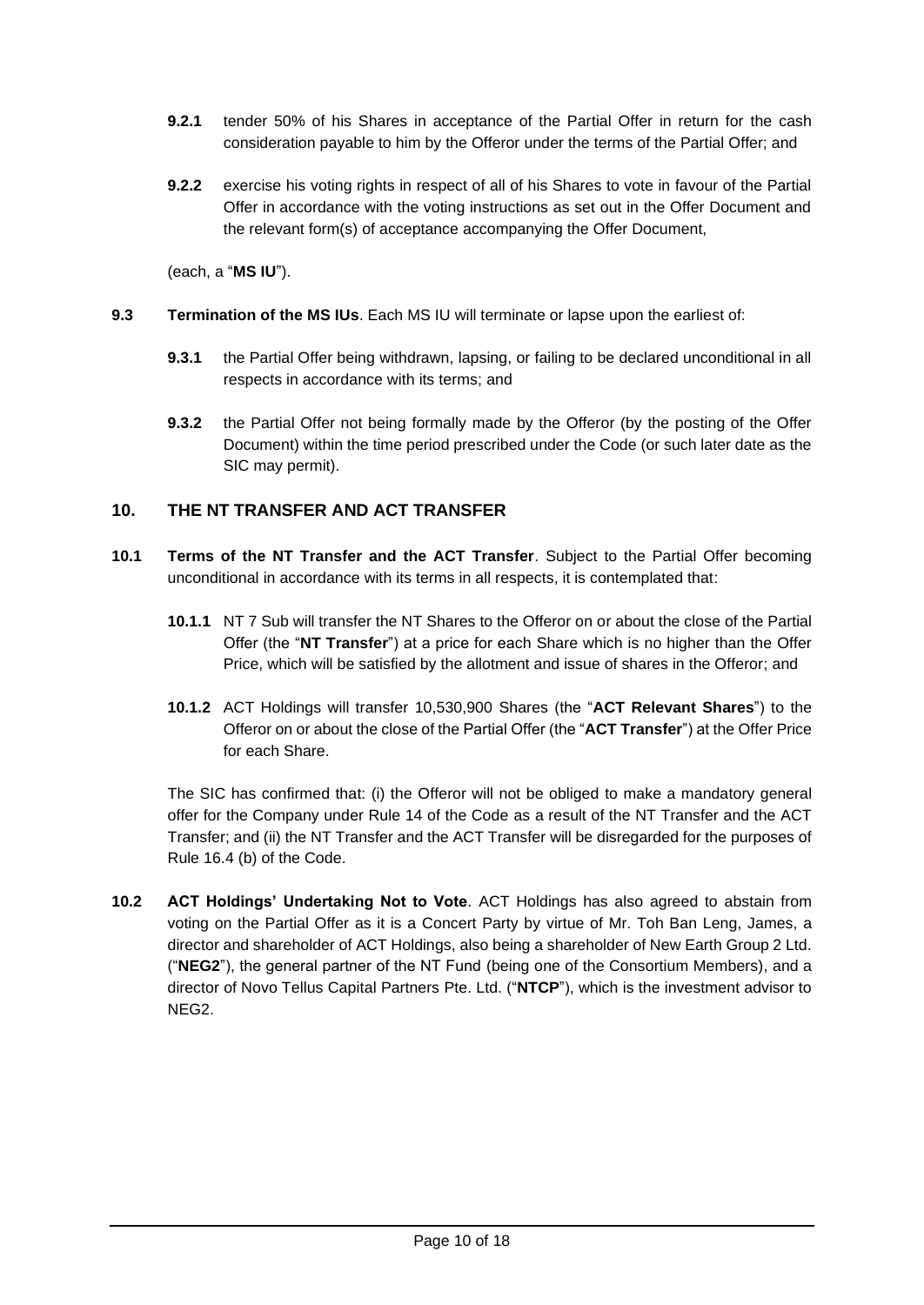### **11. RATIONALE FOR THE PARTIAL OFFER AND OFFEROR'S INTENTIONS FOR THE COMPANY**

The Offeror intends to make the Partial Offer of S\$0.365 in cash for each Offer Share to acquire approximately 27.91%<sup>5</sup> of the total number of Shares (excluding treasury shares and Shares held by the Offeror and the Concert Parties) as at the Record Date. The Offer Price implies the premia of:

- (i) approximately 32.7% over the last traded price per Share as quoted on the SGX-ST on 10 March 2021, being the last full day on which the Shares were traded on the SGX-ST prior to the Offer Announcement Date (the "**Last Trading Date**"); and
- (ii) approximately 24.1%, 17.0%, 17.7% and 20.5% over the volume weighted average price per Share (the "**VWAP**") for the one-month, three-month, six-month and 12-month periods prior to and including the Last Trading Date; and



#### Offer Price S\$0.365 per Offer Share

(iii) approximately 5.8% over the highest closing price per Share in the last 12-month period prior to and including the Last Trading Date.



<sup>5</sup> Calculated based on 294,237,973 Shares (excluding treasury shares) as at the Offer Announcement Date, and assuming that there is no change to the total number of Shares (excluding treasury shares) and the total number of Shares held by the Offeror and Concert Parties as at the Record Date.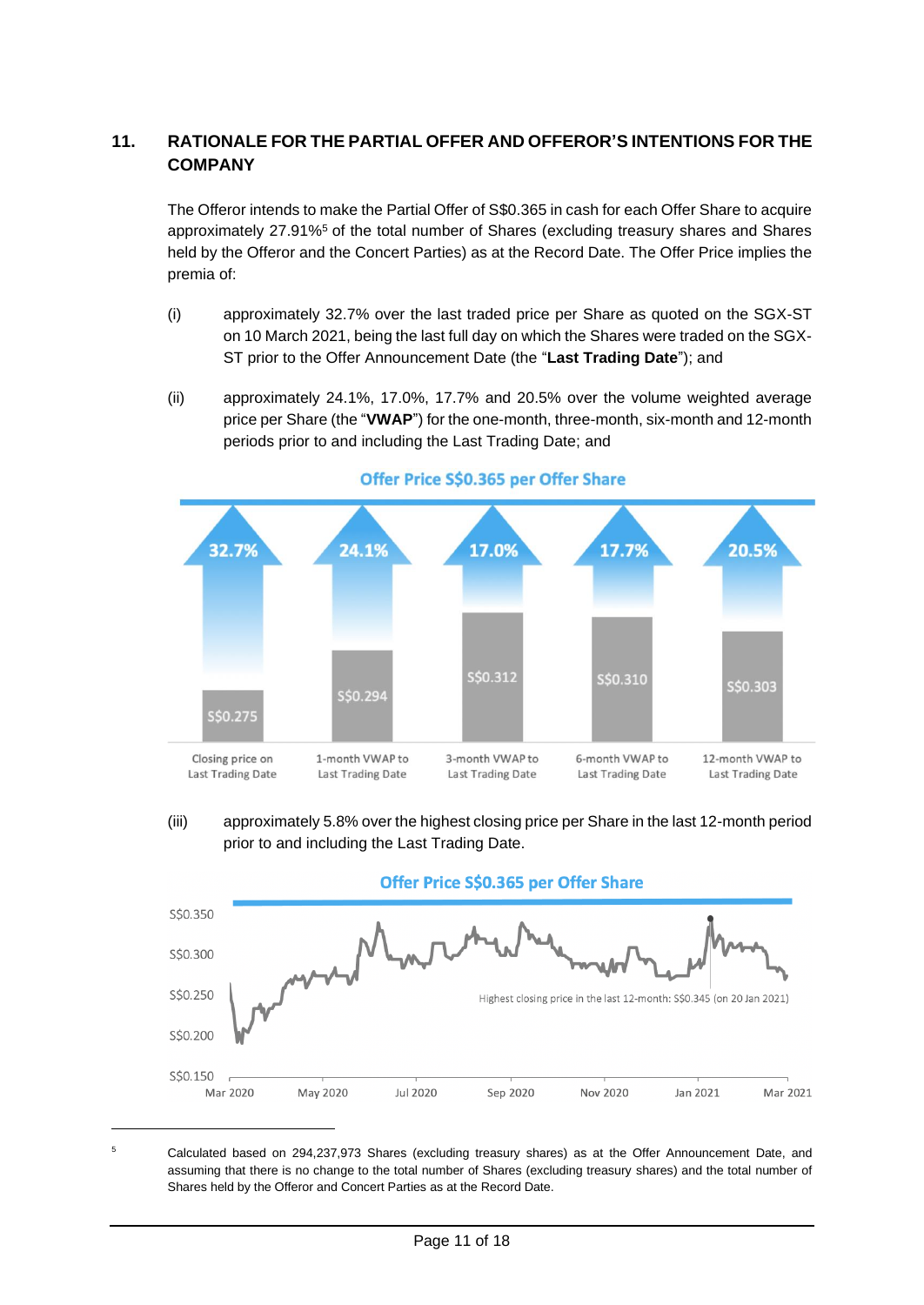The Partial Offer, if successful, will allow the Offeror to increase its direct holdings (including the NT Shares and the ACT Relevant Shares) in the Company to 51.00% of the total number of Shares (excluding treasury shares) as at the Record Date.

The Offeror believes the Company faces a very challenging transition, with limited revenue visibility and large investments needed to generate future growth. As a result, the Offeror believes that the earnings prospects of the Company may be depressed and the Company may not be in a position to pay dividends in the next few years.

Consequently, the Offeror believes the Partial Offer provides Offer Shareholders with the opportunity to realise an optimal value for their investment through:

- an attractive cash premium of 32.7% to the closing price of S\$0.275 per Share on 10 March 2021, being the Last Trading Date, alongside the flexibility to tender between 0% and 100% of their Shares in acceptance of the Partial Offer; and
- the opportunity to continue holding a portion of their Shares to participate in the future financial performance of the Company, as the Company will remain publicly traded following the Partial Offer.

The Partial Offer reflects the Offeror's view that while the current business and economic outlook present a number of challenges for the Company, there is inherent long term value in the Company's businesses.

Following the successful close of the Partial Offer, the Offeror intends to work with the board of directors of the Company in undertaking a comprehensive strategic review of its businesses with the objective of creating sustainable value for all Shareholders through investing in longterm growth for the business. The Offeror expects that creating sustainable value through such actions may take several years.

### **12. FINANCIAL EVALUATION OF THE PARTIAL OFFER**

Under the Partial Offer, Offer Shareholders will have the opportunity to realise part or potentially all of their investment in the Shares for cash at the premia of: (i) approximately 32.7% over the last traded price of S\$0.275 per Share on 10 March 2021, being the Last Trading Date.

The Offer Price implies the following premia over the benchmark prices of the Shares: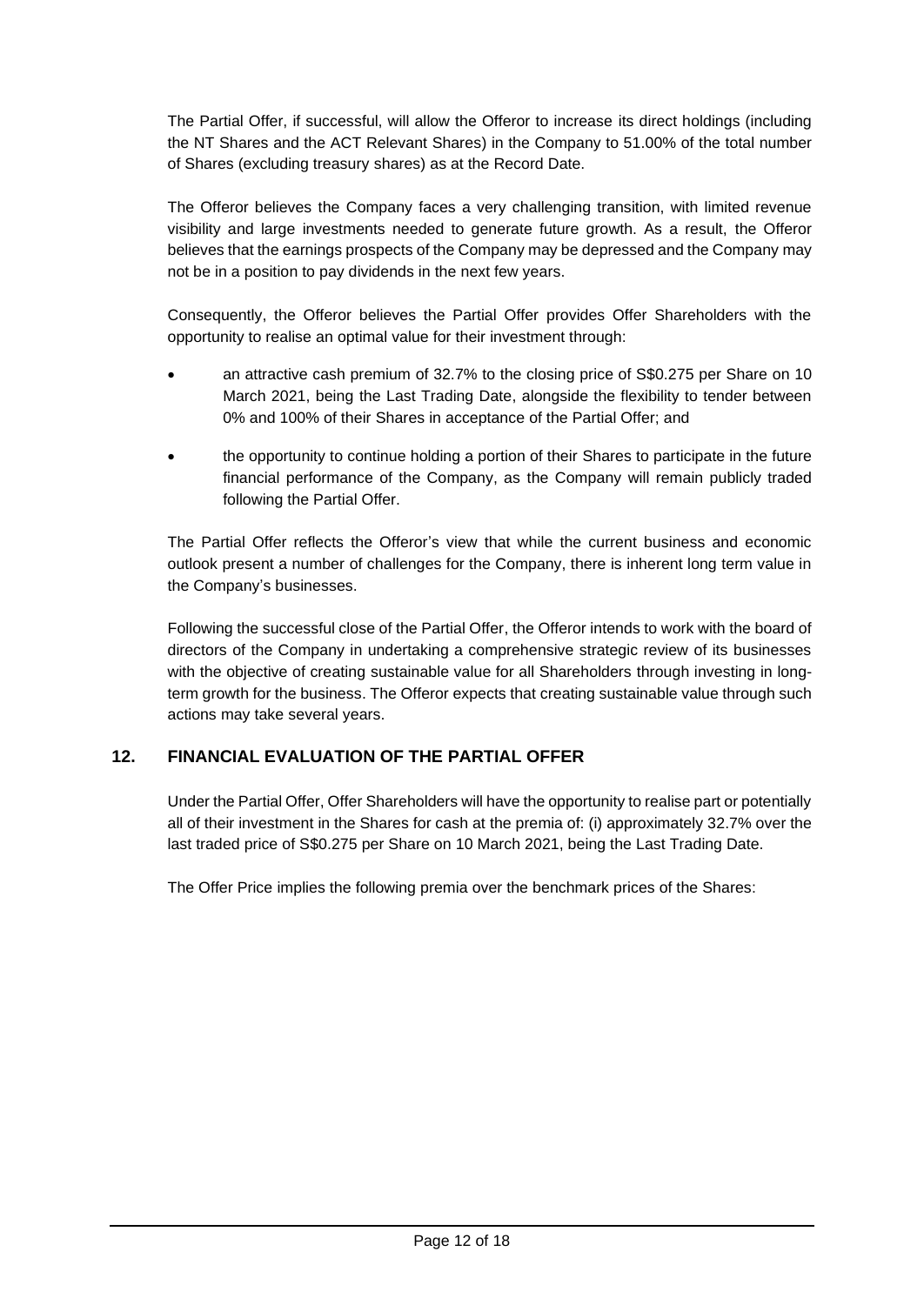| <b>Description</b>                                                                                    | <b>Benchmark</b><br>Price $(S$)^6$ | <b>Premium over</b><br><b>Benchmark</b><br>Price $(\%)^7$ |
|-------------------------------------------------------------------------------------------------------|------------------------------------|-----------------------------------------------------------|
| Last traded price per Share as quoted on the SGX-ST<br>on the Last Trading Date (being 10 March 2021) | 0.275                              | 32.7                                                      |
| VWAP for the one-month period prior to and including<br>the Last Trading Date                         | 0.294                              | 24.1                                                      |
| VWAP for the three-month period prior to and<br>including the Last Trading Date                       | 0.312                              | 17.0                                                      |
| VWAP for the six-month period prior to and including<br>the Last Trading Date                         | 0.310                              | 17.7                                                      |
| VWAP for the 12-month period prior to and including<br>the Last Trading Date                          | 0.303                              | 20.5                                                      |
| Net Asset Value ("NAV") per Share as at 31<br>December 2020 <sup>8</sup>                              | 0.179                              | 103.9                                                     |

### **13. DISCLOSURE OF HOLDINGS AND DEALINGS**

- **13.1 Holdings and Dealings in Relevant Securities**. As at the Offer Announcement Date, based on the latest information available to the Offeror and save as disclosed in the **Appendix** of this Announcement, none of the Relevant Persons or the Management Shareholders:
	- **13.1.1** owns, controls or has agreed to acquire any Shares, securities which carry voting rights in the Company, or convertible securities, warrants, options, awards or derivatives in respect of the Shares or securities which carry voting rights in the Company (collectively, "**Relevant Securities**"); or
	- **13.1.2** has dealt for value in any Relevant Securities in the six months preceding the Offer Announcement Date.
- **13.2 Other Arrangements**. As at the Offer Announcement Date, based on the latest information available to the Offeror and save as disclosed in this Announcement, none of the Relevant Persons or the Management Shareholders has:
	- **13.2.1** save for the NT Transfer and the ACT Transfer, entered into any arrangement (whether by way of option, indemnity or otherwise) in relation to any Relevant Securities or any securities in the Offeror which might be material to the Partial Offer or may be an inducement to deal or refrain from dealing in the Relevant Securities;
	- **13.2.2** save for the MS IUs, received any irrevocable commitment to accept the Partial Offer in respect of any Relevant Securities;

<sup>&</sup>lt;sup>6</sup> All the benchmark prices set out in this column (except the last row reflecting the NAV per Share as at 31 December 2020) are based on the data extracted from Bloomberg L.P. on the Last Trading Date and rounded to the nearest three decimal places.

Figures rounded to the nearest one decimal place.

<sup>8</sup> Based on the unaudited financial statements of the Company for the financial period ended 31 December 2020.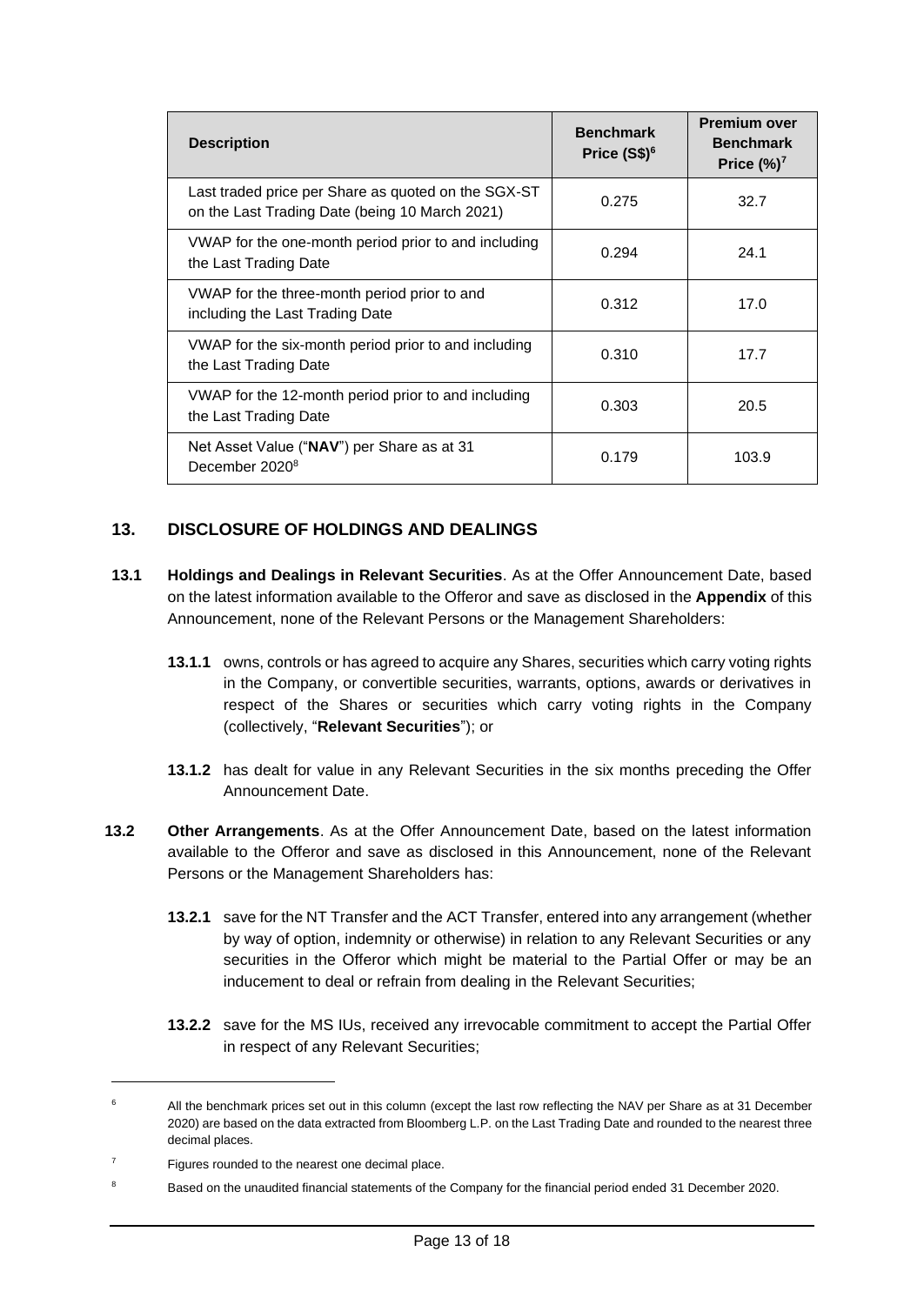- **13.2.3** granted any security interest in respect of any Relevant Securities in favour of any other person, whether through a charge, pledge or otherwise;
- **13.2.4** borrowed any Relevant Securities from any other person (excluding those which have been on-lent or sold); or
- **13.2.5** lent any Relevant Securities to any other person.
- **13.3 Confidentiality**. In the interests of confidentiality, the Offeror has not made enquiries in respect of certain other parties who are or may be presumed to be acting in concert with the Offeror in connection with the Partial Offer. Similarly, in the interests of confidentiality, OCBC has also not made enquiries in respect of certain other parties who are or may be presumed to be acting in concert with OCBC in connection with the Partial Offer. Further enquiries will be made of such persons and the relevant disclosures will be made in the Offer Document.

If the aggregate number of Shares owned, controlled or agreed to be acquired by the Offeror and all its Concert Parties (other than the Relevant Persons) represents 0.5% or more in aggregate of the total Shares, the Offeror will promptly announce such holdings to the public.

#### **14. CONFIRMATION OF FINANCIAL RESOURCES**

OCBC, as the sole financial adviser to the Offeror in connection with the Partial Offer, confirms that sufficient financial resources are available to the Offeror to satisfy full acceptances of the Partial Offer by the Offer Shareholders at the Offer Price.

#### **15. DESPATCH OF OFFER DOCUMENT**

The Offer Document containing the terms and conditions of the Partial Offer and the relevant form(s) of acceptance of the Partial Offer will be despatched and/or made available to Shareholders not earlier than 14 days and not later than 21 days from the Offer Announcement Date, provided there may be restrictions on sending the Offer Document to any overseas jurisdictions as disclosed in **paragraph [17](#page-14-0)** below. **The Partial Offer will remain open for approval and acceptances by Offer Shareholders for a period of at least 28 days from the date of posting of the Offer Document.**

#### **16. IMPORTANT NOTICE TO SHAREHOLDERS**

The release, publication or distribution of this Announcement in certain jurisdictions may be restricted by law and therefore persons in any such jurisdictions into which this Announcement is released, published or distributed should inform themselves about and observe such restrictions.

This Announcement does not constitute an offer to sell or the solicitation of an offer to subscribe for or buy any security, nor is it a solicitation of any vote or approval in any jurisdiction, nor shall there be any sale, issuance or transfer of the securities referred to in this Announcement in any jurisdiction in contravention of applicable law. The Partial Offer will be made solely by the Offer Document and the relevant form(s) of acceptance accompanying the Offer Document, which will contain the full terms and conditions of the Partial Offer, including details of how the Partial Offer may be accepted.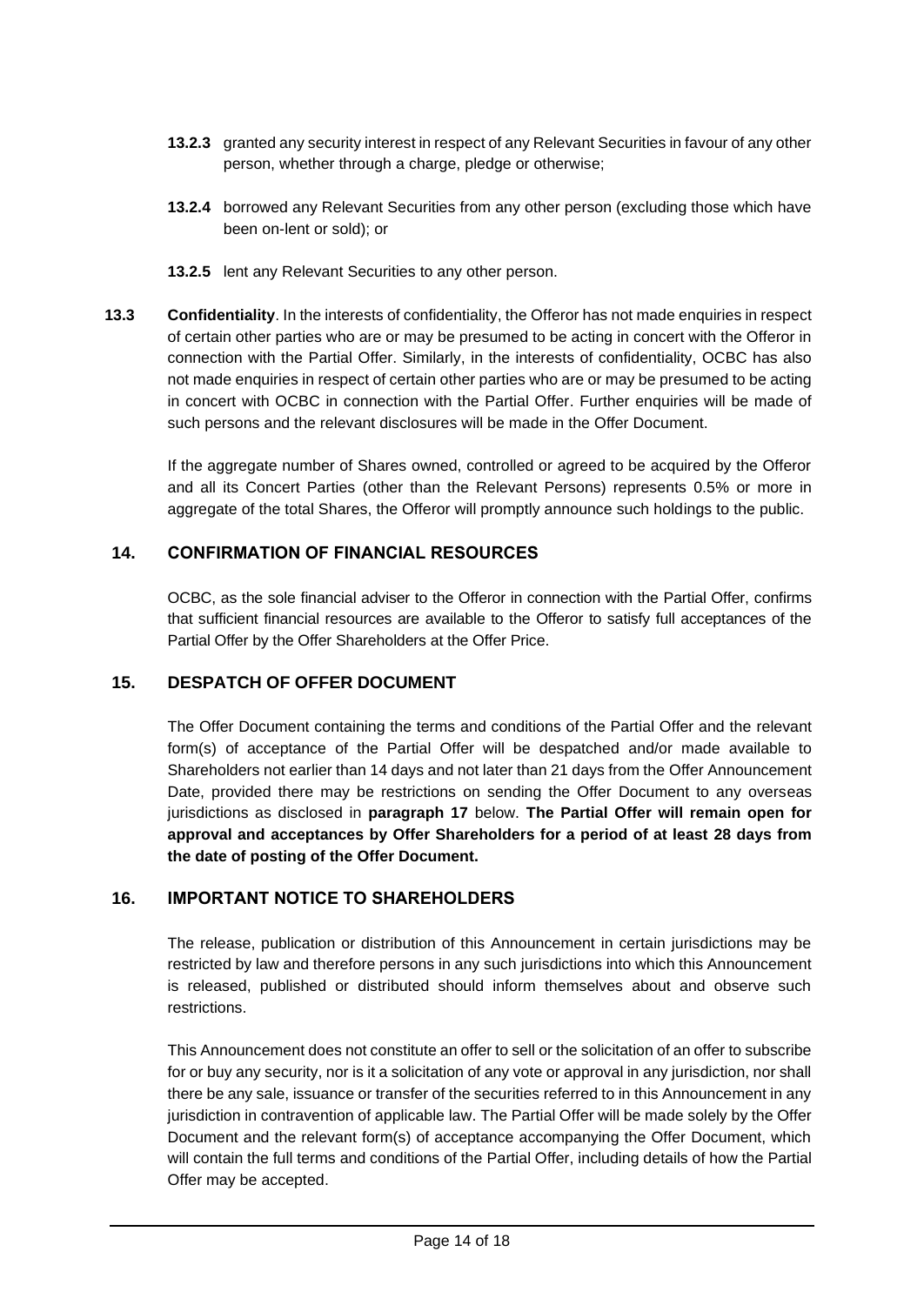### <span id="page-14-0"></span>**17. OVERSEAS SHAREHOLDERS**

Where there are potential restrictions on sending the Offer Document to any overseas jurisdictions, requirements imposed by the relevant regulatory body or stock exchange in such overseas jurisdictions or where it may not be expedient to do so, the Offeror and OCBC each reserves the right not to send the Offer Document to such overseas jurisdictions. The availability of the Partial Offer to Offer Shareholders whose addresses are outside Singapore as shown in the register of shareholders of the Company or, as the case may be, in the records of The Central Depository (Pte) Limited (collectively, "**Overseas Shareholders**") may be affected by the laws of the relevant overseas jurisdictions. Accordingly, Overseas Shareholders should inform themselves about, and observe, any applicable legal requirements in their own jurisdictions.

**For the avoidance of doubt, the Partial Offer will be open to all Shareholders, including those to whom the Offer Document and relevant form(s) of acceptance may not be sent. Further details in relation to Overseas Shareholders will be contained in the Offer Document.**

#### **18. RESPONSIBILITY STATEMENT**

The directors of the Offeror (including any director who may have delegated detailed supervision of the preparation of this Announcement) have taken all reasonable care to ensure that the facts stated and opinions expressed in this Announcement are fair and accurate and that no material facts have been omitted from this Announcement, and they jointly and severally accept responsibility accordingly.

Where any information has been extracted or reproduced from published or otherwise publicly available sources or obtained from the Company, the sole responsibility of the directors of the Offeror has been to ensure through reasonable enquiries that such information is accurately extracted from such sources or, as the case may be, reflected or reproduced in this Announcement.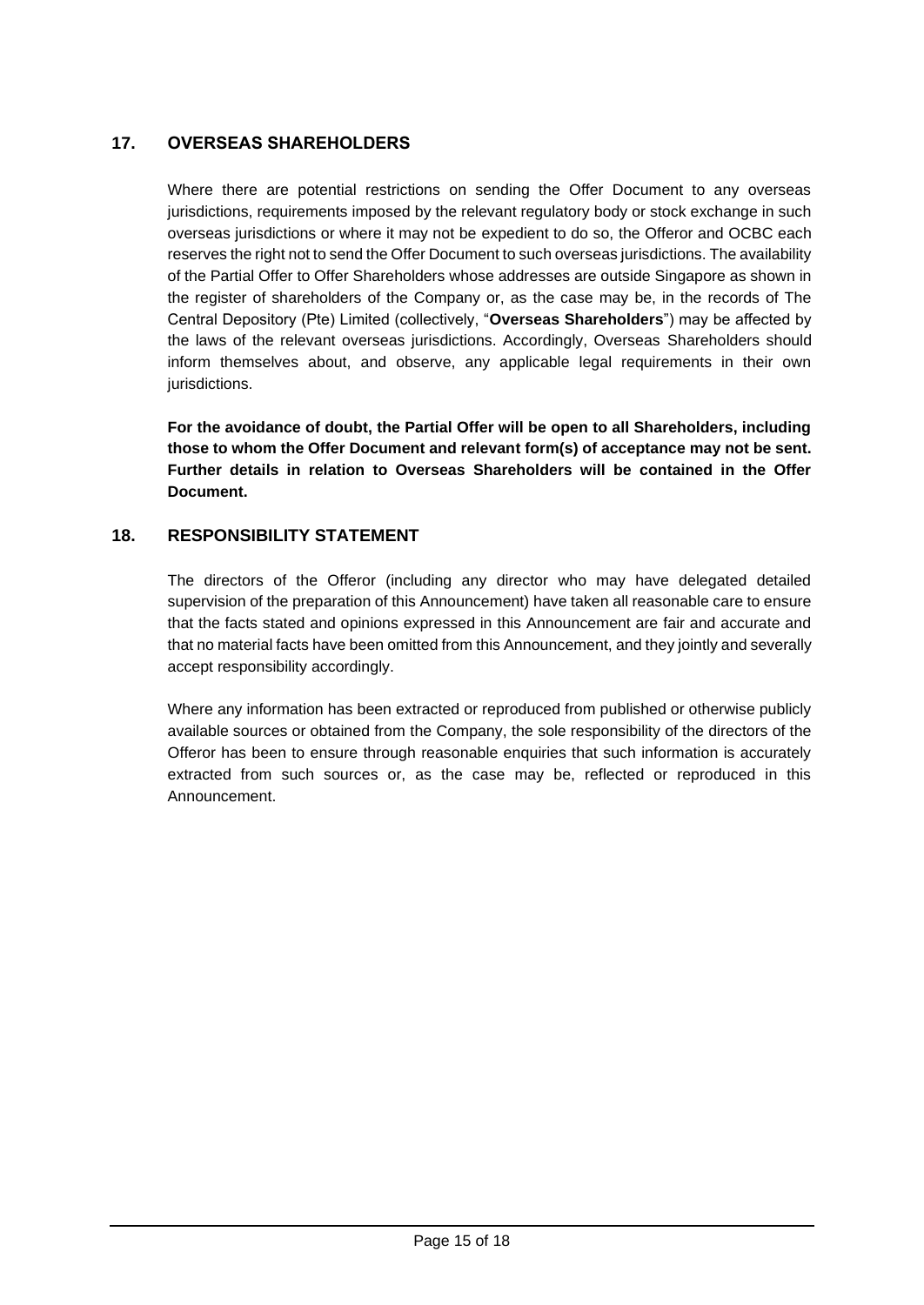### Issued by **Oversea-Chinese Banking Corporation Limited**

For and on behalf of **NTCP SPV VIII** 

15 March 2021 Singapore

*Any inquiries relating to the Partial Offer should be directed during office hours to:*

**Sole Financial Adviser Oversea-Chinese Banking Corporation Limited** Tel: +65 6530 1275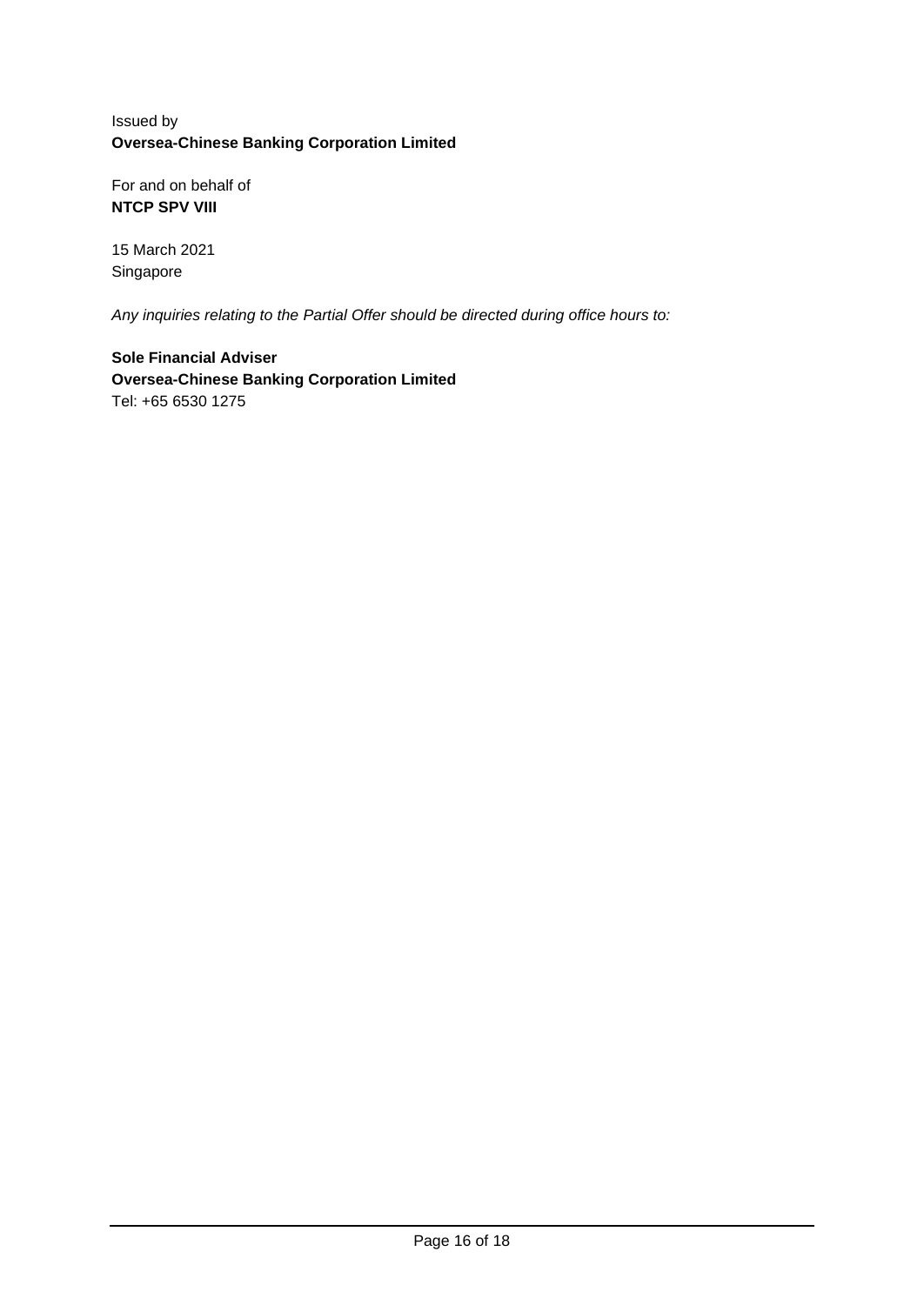#### *Forward-Looking Statements*

*All statements other than statements of historical facts included in this Announcement are or may be forward-looking statements. Forward-looking statements include but are not limited to those using words such as "seek", "expect", "anticipate", "estimate", "believe", "intend", "project", "plan", "strategy", "forecast", "targets" and similar expressions or future or conditional verbs such as "will", "would", "should", "could", "may" and "might". These statements reflect the Offeror's current expectations, beliefs, hopes, intentions or strategies regarding the future and assumptions in light of currently available information. Such forward-looking statements are not guarantees of future performance or events and involve known and unknown risks and uncertainties. Accordingly, actual results may differ materially from those described in such forward-looking statements. Shareholders and investors should not place undue reliance on such forward-looking statements, and none of the Offeror and OCBC undertakes any obligation to update publicly or revise any forward-looking statements.*